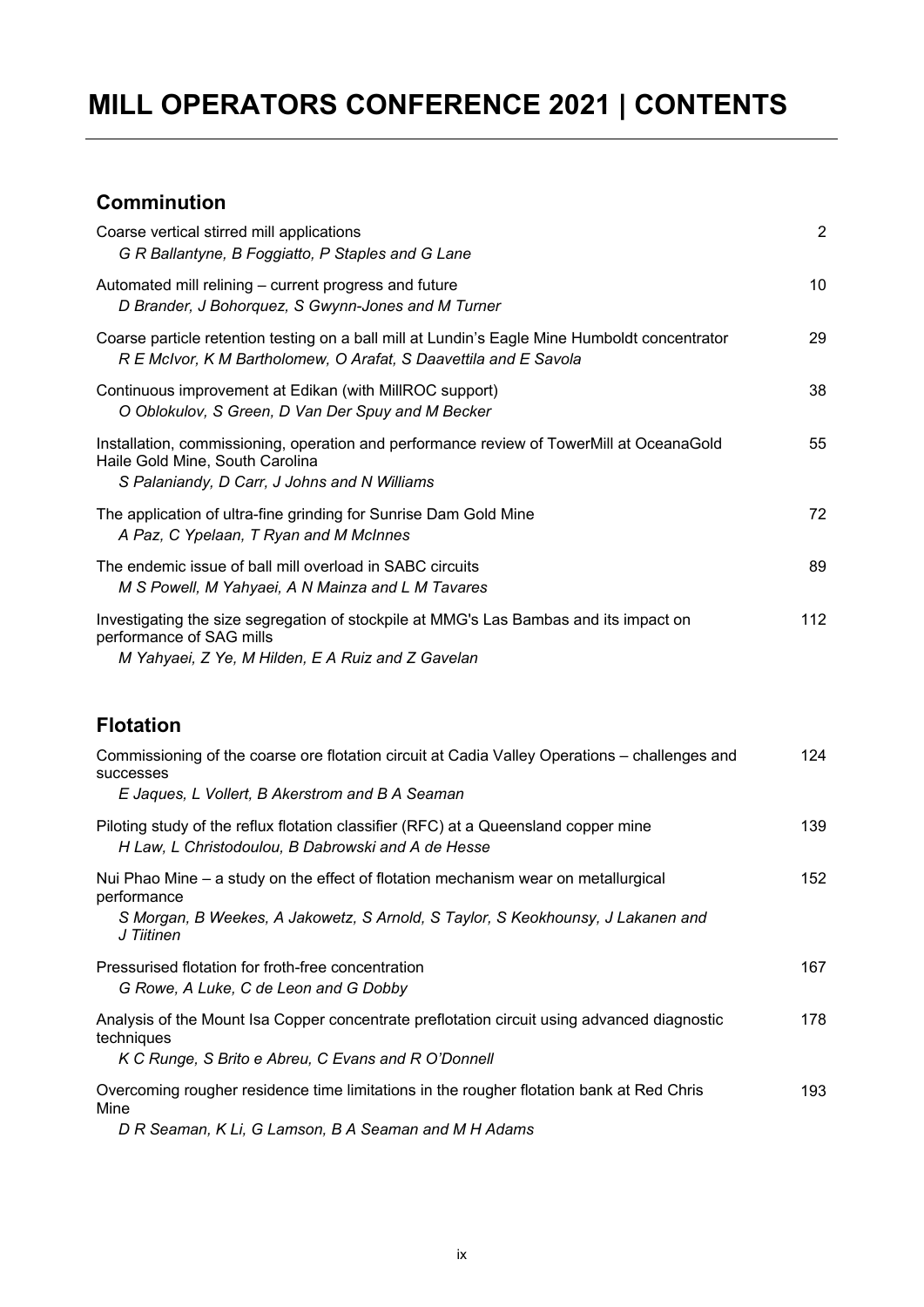| Improving Capricorn Copper concentrator process performance and the role of process<br>mineralogy and surface chemistry<br>M Tayebi-Khorami, M Muller, M Zanin and T Do | 208 |
|-------------------------------------------------------------------------------------------------------------------------------------------------------------------------|-----|
| Improving plant performance at the Endeavor Mine using Pionera F-250<br>C Vanegas, M Sithole and R A Lauten                                                             | 218 |
| Advances in flotation froth pumping<br>P Woodall, D Smith and J Pease                                                                                                   | 229 |
| <b>Plant operations</b>                                                                                                                                                 |     |
| Debottlenecking of the Ridgeway Concentrator at Newcrest's Cadia Operation<br>R Edmunds, M Wilkens, B Akerstrom and C Haines                                            | 242 |
| Proving best practice gravity gold circuit design<br>G Heard and L D'Uva                                                                                                | 258 |
| Tales of tails – values from liabilities?<br>P D Munro, K E Barns and D W Bennett                                                                                       | 271 |
| Fosterville Gold Mine - adapting to new challenges<br>A Nash, R Symes, D Buchanan, J Van Niekerk and C Van Buuren                                                       | 279 |
| Newmont Boddington concentrate grade improvement project<br>P Petrucci, S Hart, C Williams and J Stewart                                                                | 292 |
| Gruyere Gold Project Western Australia, part 1 – from design to commissioning<br>R Radford, I Lovatt, B Putland and M Becker                                            | 302 |
| Development and application of an innovative approach to the beneficiation of serpentine<br>ores for the Bozymchak Concentrator<br>R Ventura and K Mangulov             | 323 |
| Recent improvements in ore sorting at the Renison Tin Concentrator - target 1 Mt/a<br>B Wraith, J Resta and J Welmans                                                   | 339 |
| Operational improvements at FCF Minerals Runruno process plant<br>X Zheng, A Crawford and D Bowden                                                                      | 352 |
| <b>Process automation</b>                                                                                                                                               |     |
| Online gold analysis at Evolution Mining Mt Carlton<br>A Cervellin, J Robinson, A Sia, E Craig and L Killer                                                             | 378 |
| Application of the pulp chemistry monitor at Prominent Hill<br>D Holden, C Greet, A L Randriamanjatosoa and M Myllynen                                                  | 387 |
| Metallurgical testing - the pain continues<br>A J H Newell, P D Munro and K Fiedler                                                                                     | 397 |
|                                                                                                                                                                         |     |

## **Process modelling and improvement**

| Multi-component Mine-to-Mill optimisation applied to iron and gold ores | 445 |
|-------------------------------------------------------------------------|-----|
| B Bonfils, W Valery, A Jankovic, K Duffy, E Tabosa and P Holtham        |     |